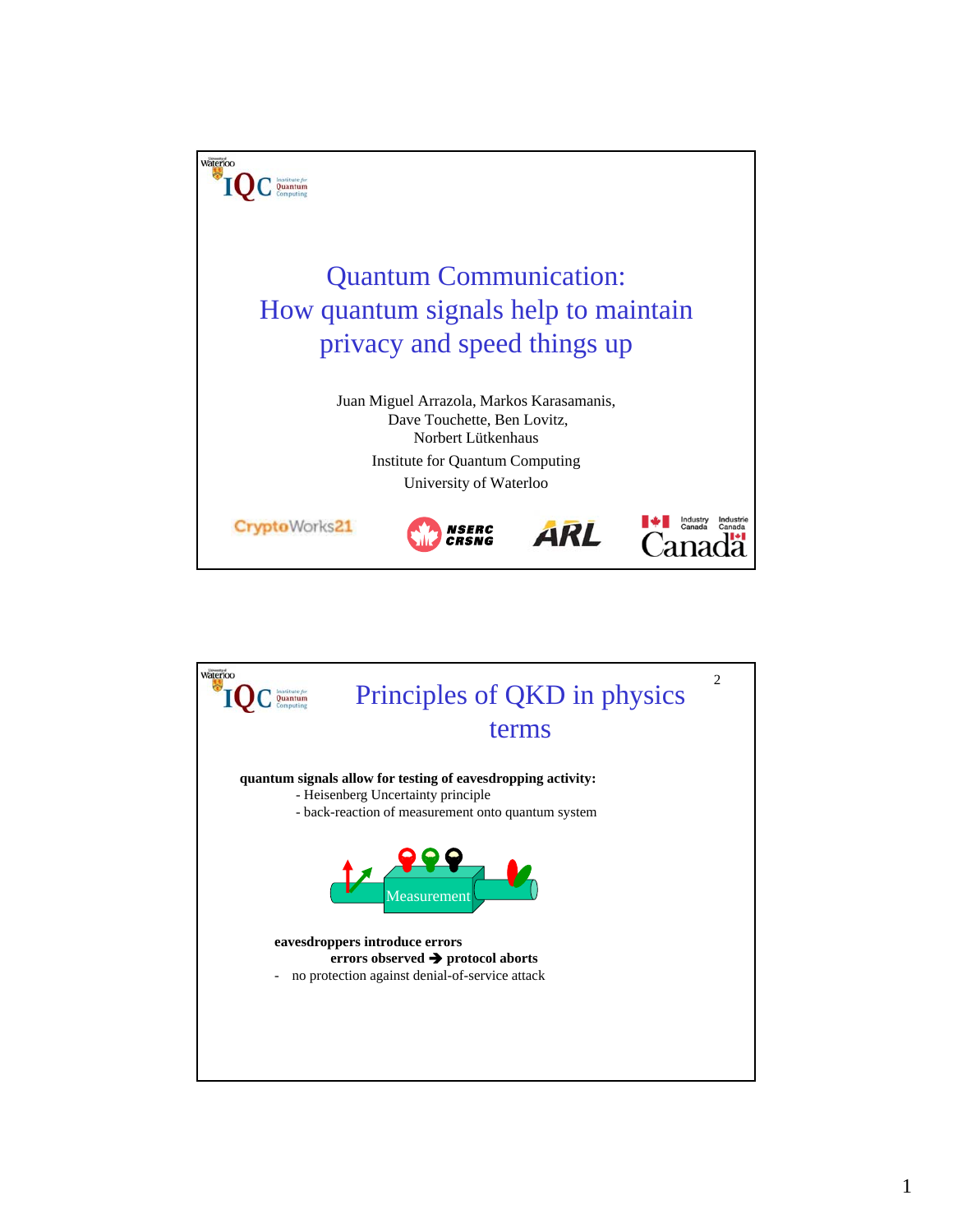

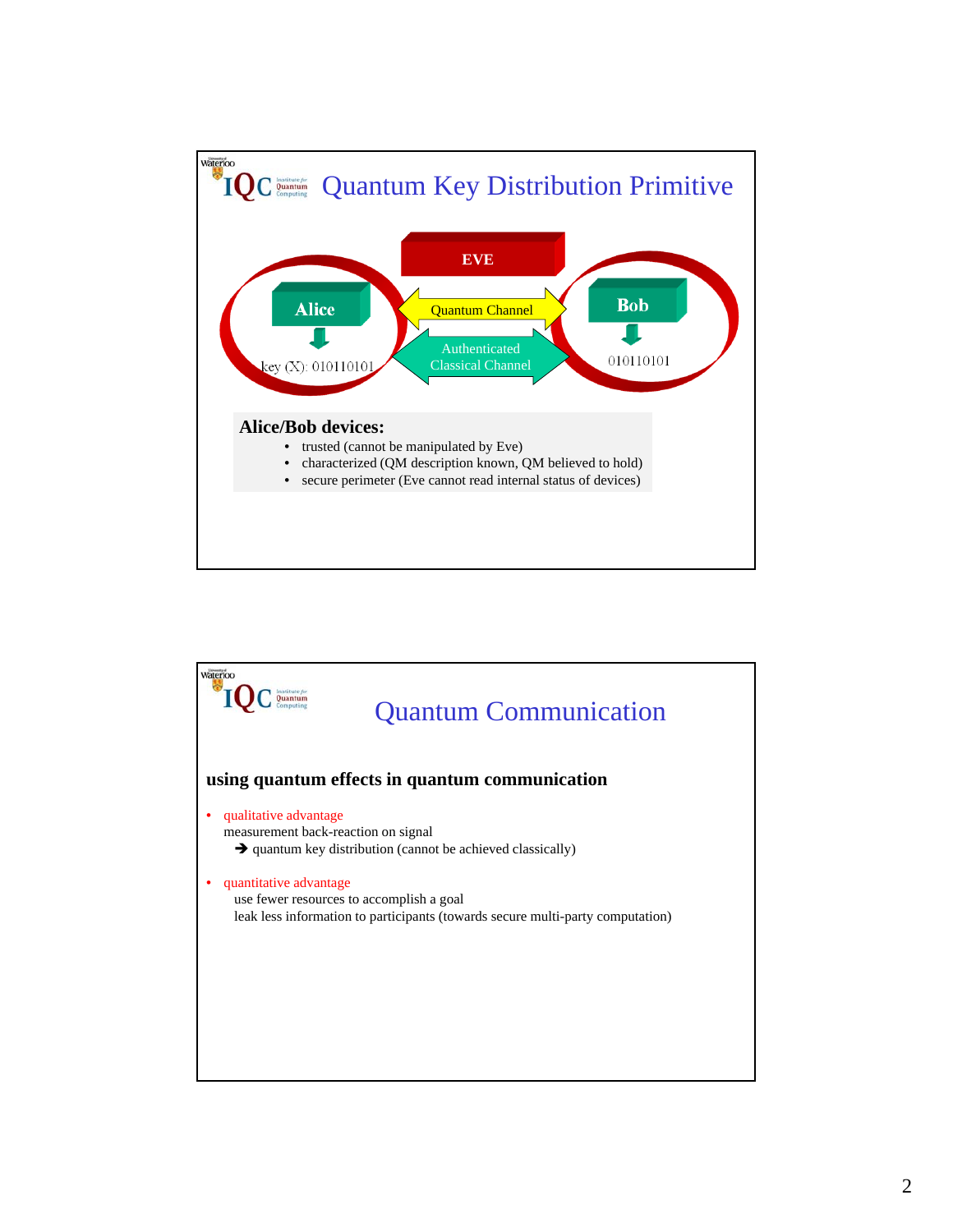

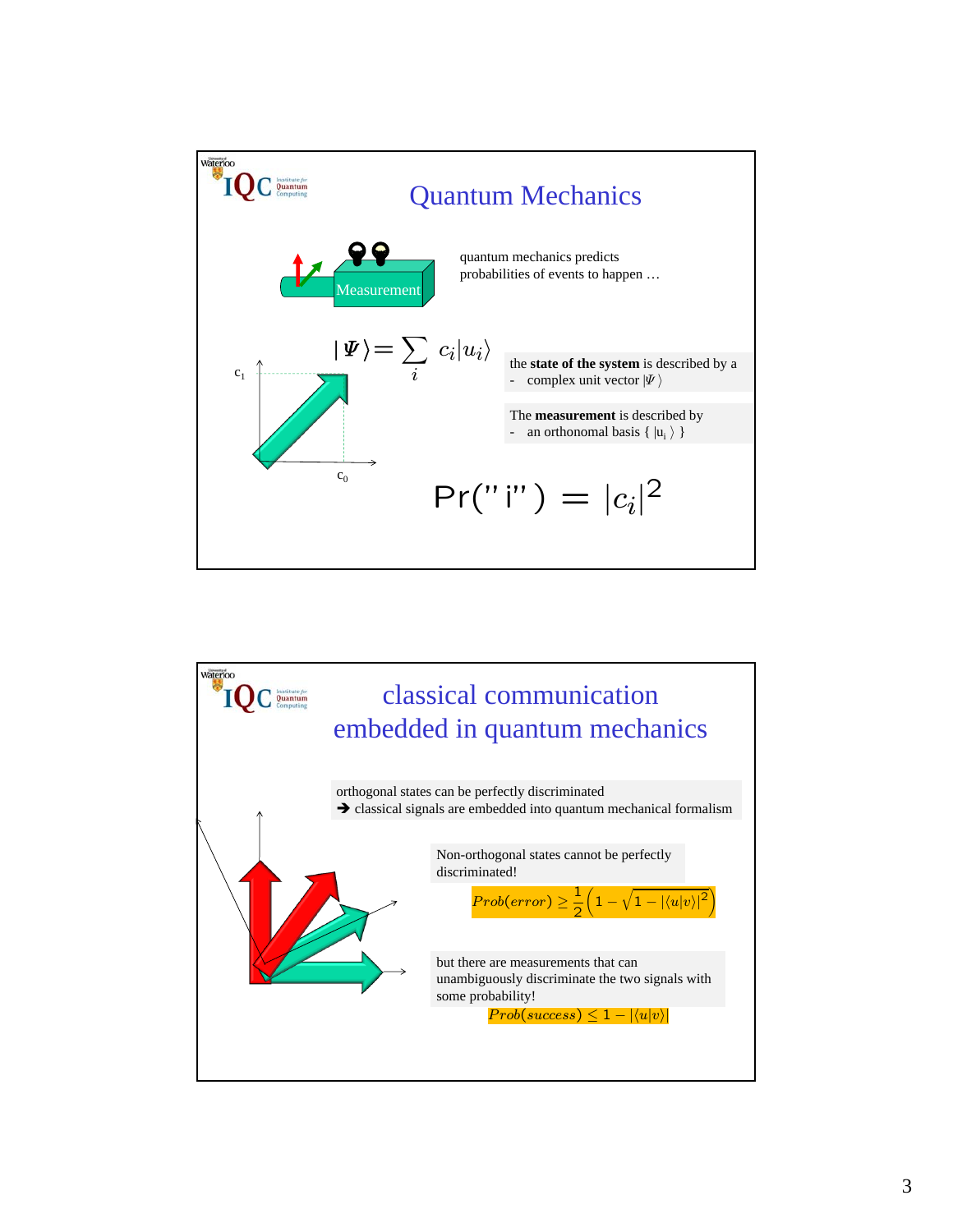

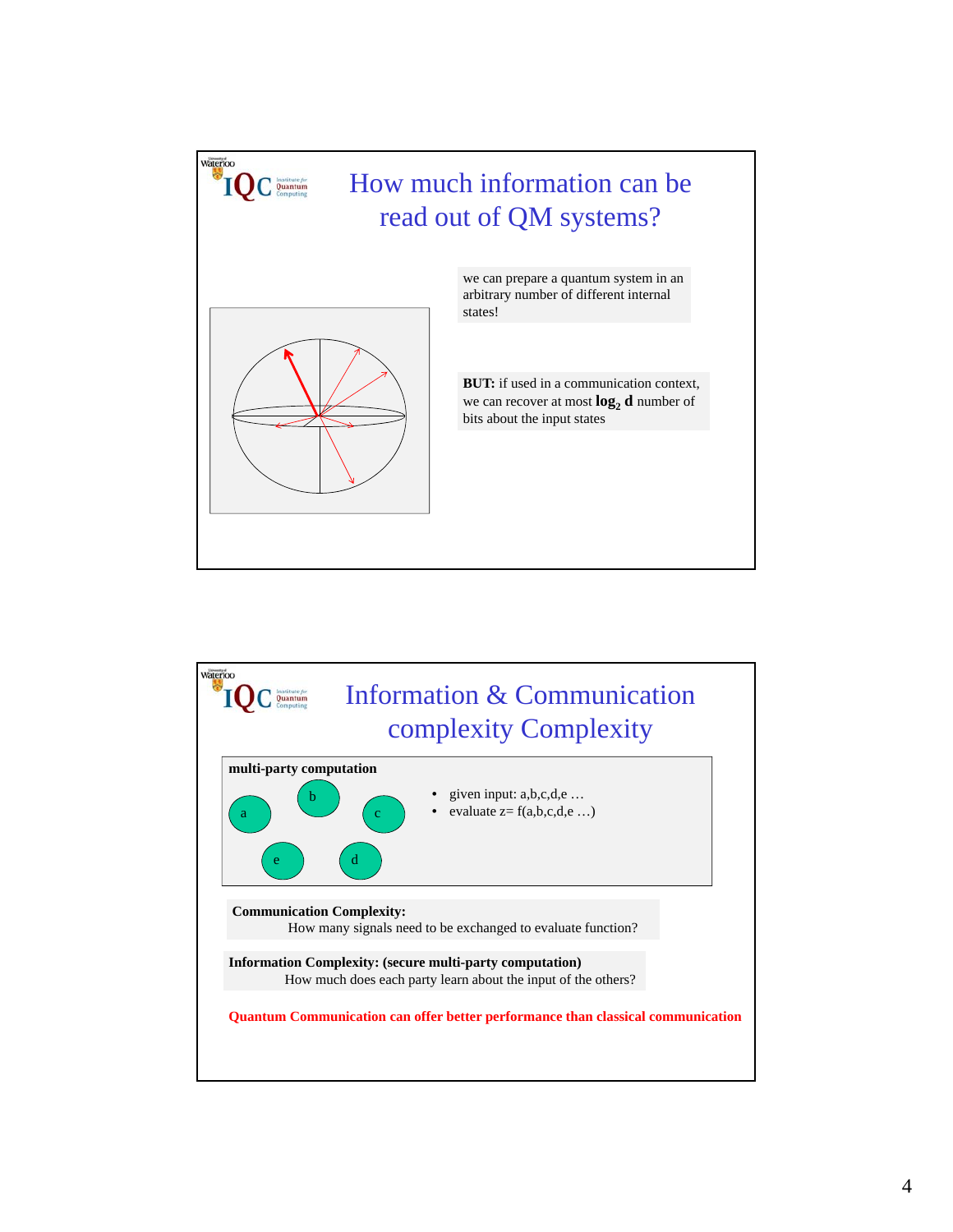

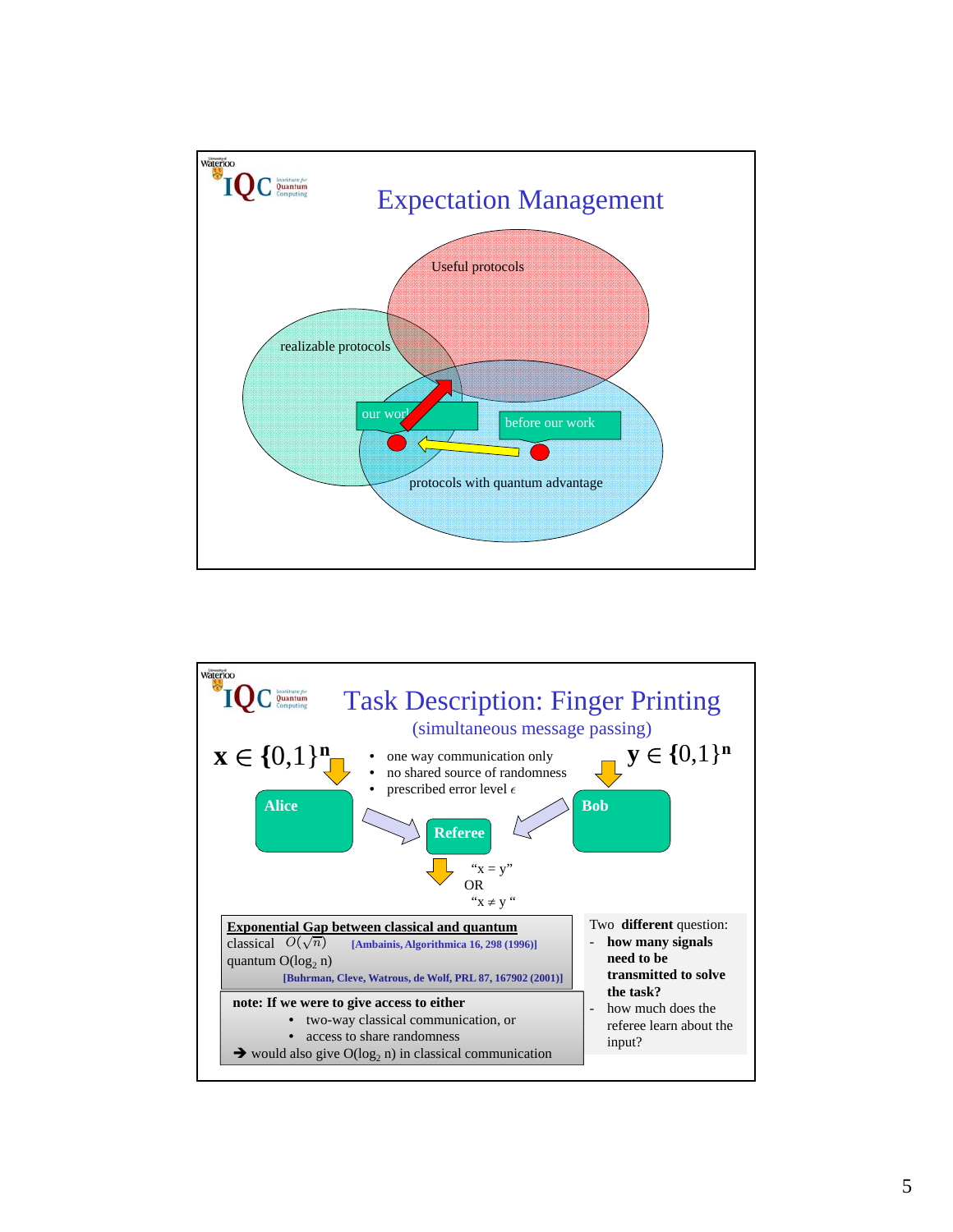

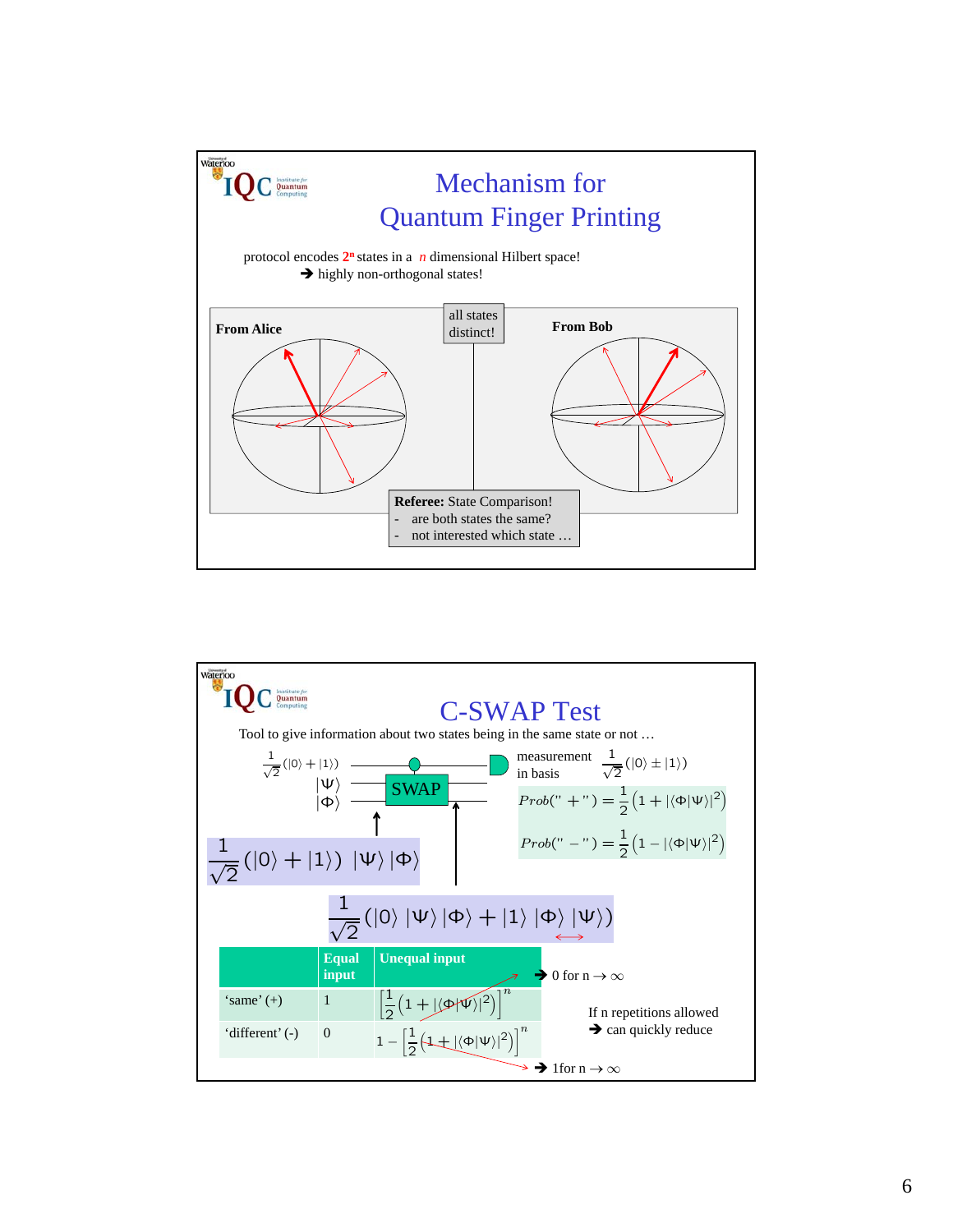

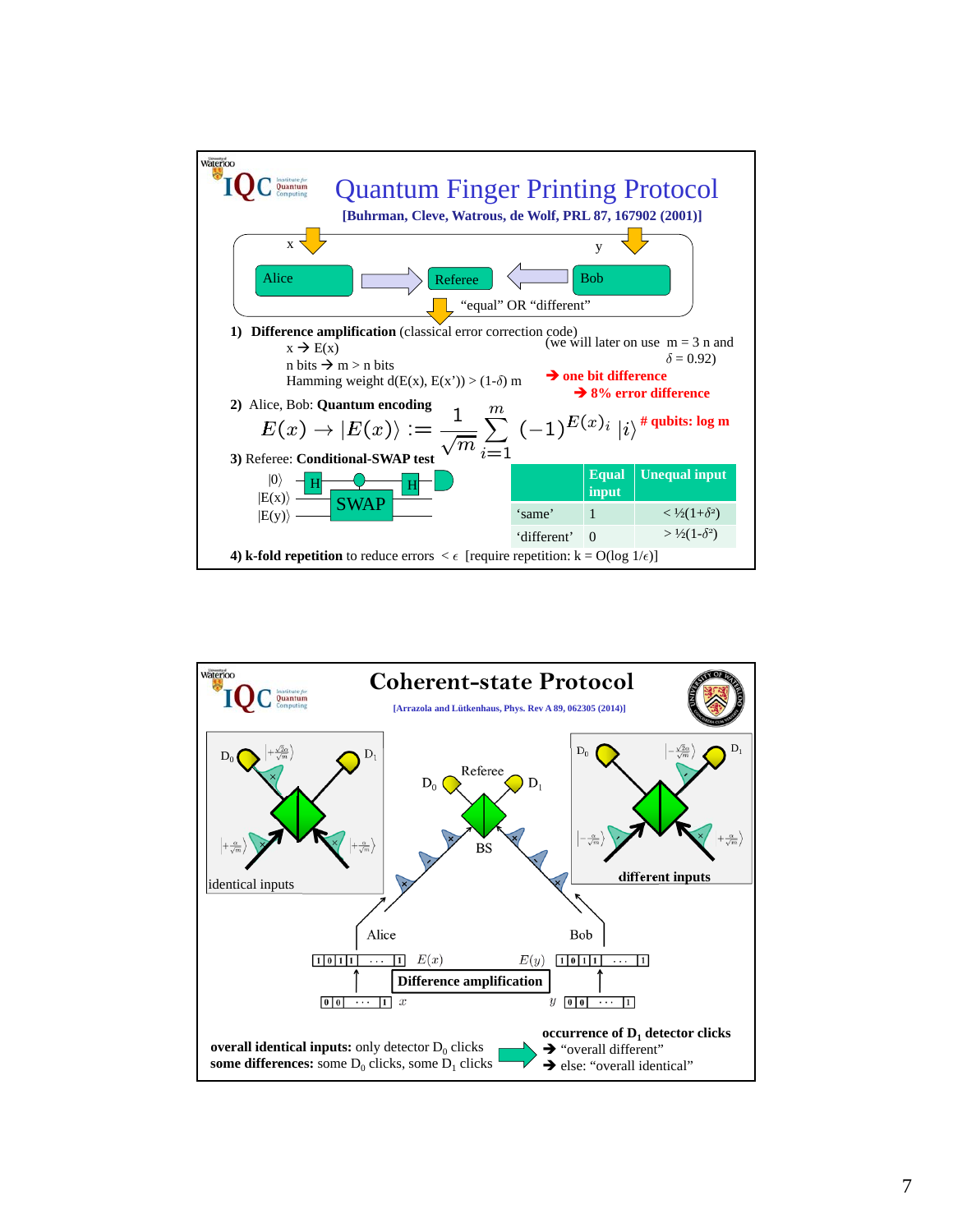

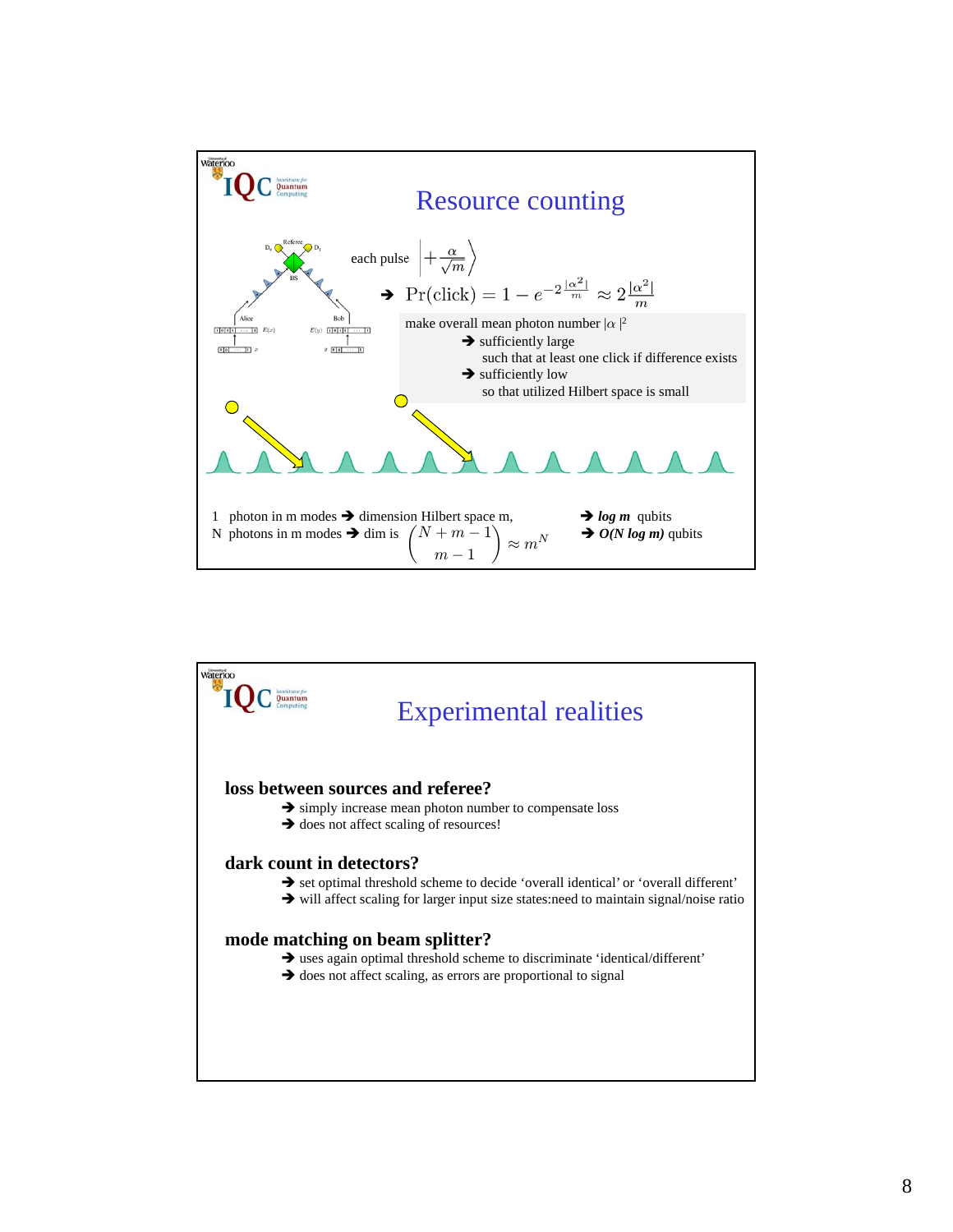

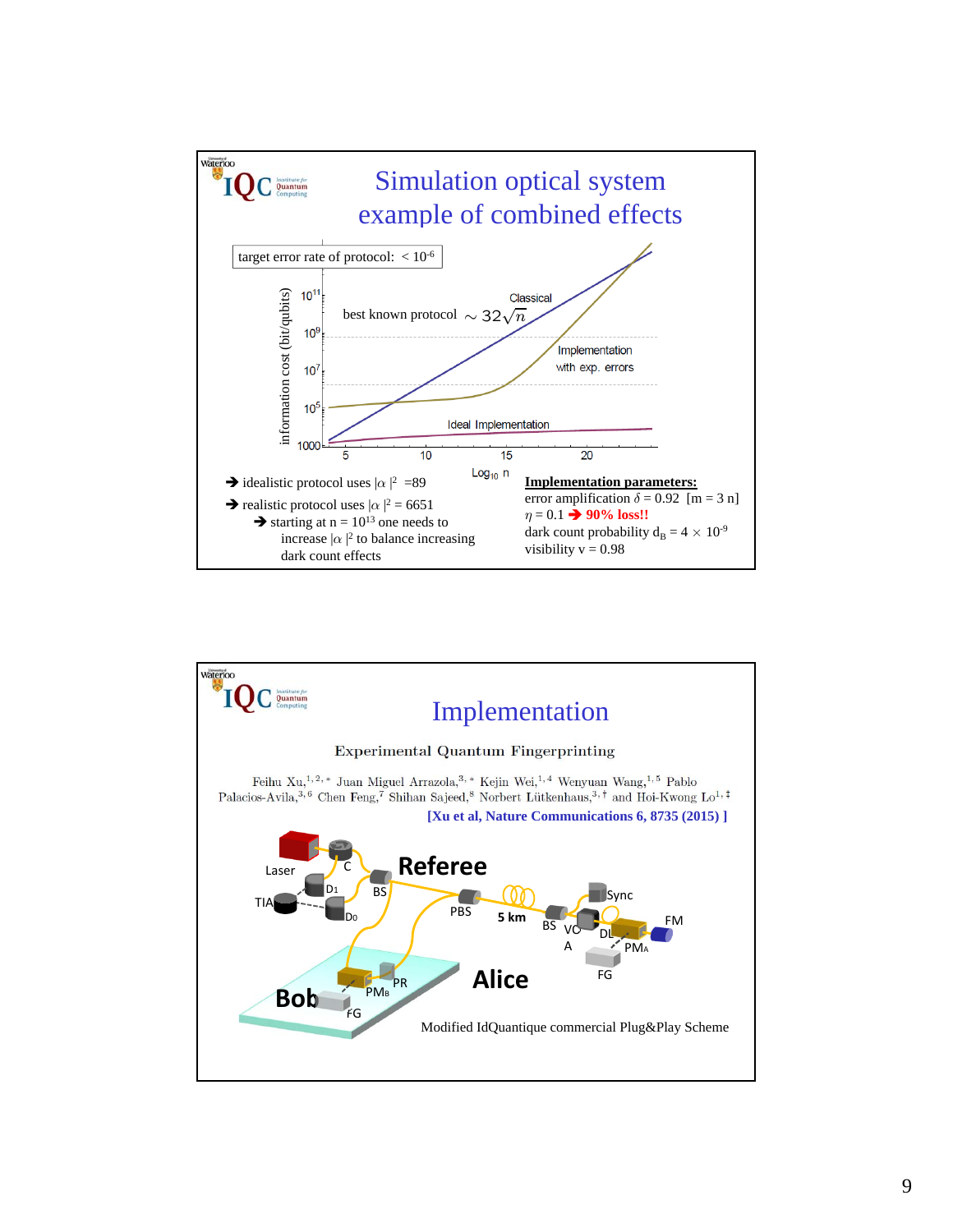

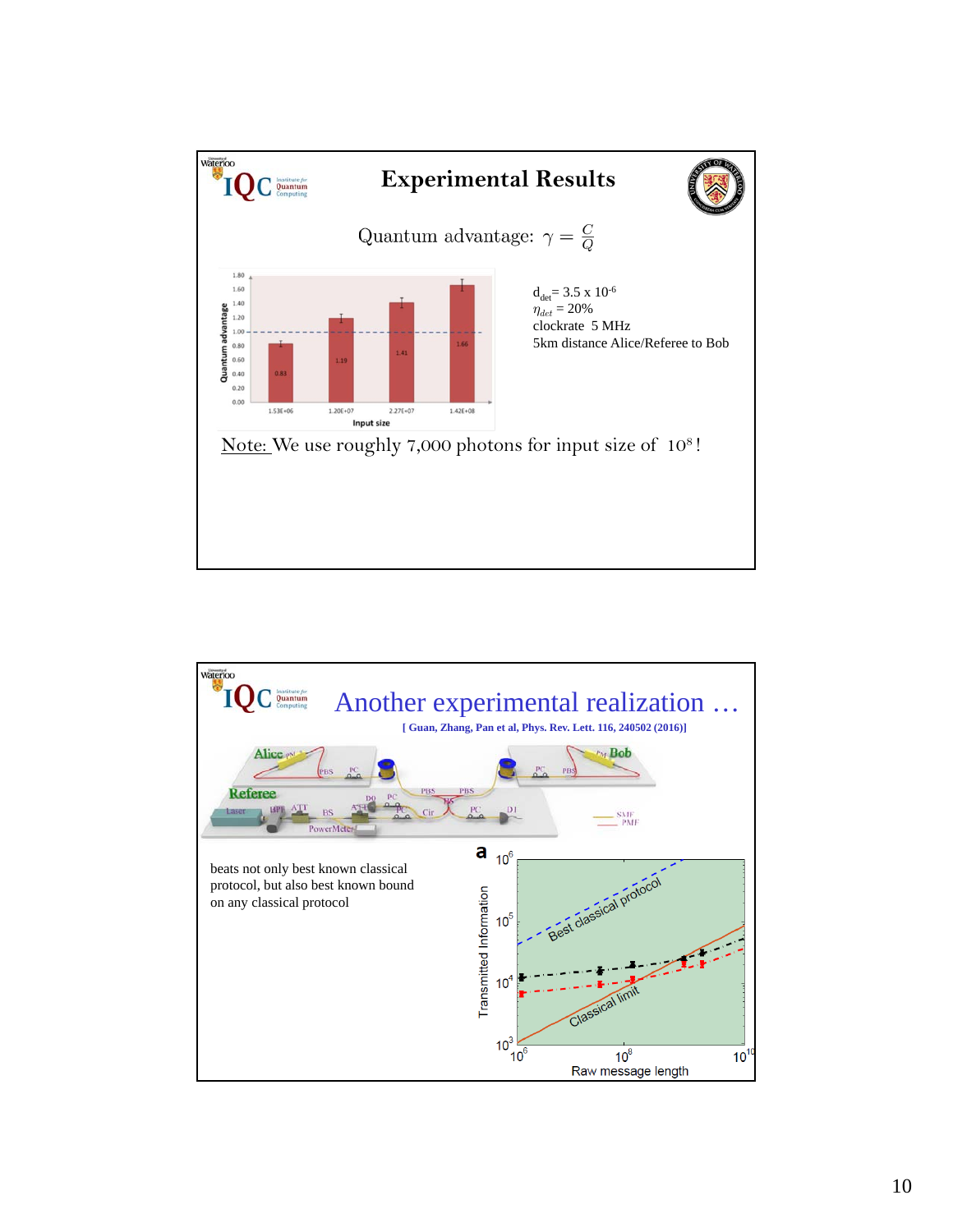| Waterloo   | Will this convince an optical                                                                                                                                                                                                                                                                                                                                                 |
|------------|-------------------------------------------------------------------------------------------------------------------------------------------------------------------------------------------------------------------------------------------------------------------------------------------------------------------------------------------------------------------------------|
|            | communication engineer?<br>[Phys. Rev A 90, 042335 (2014)]                                                                                                                                                                                                                                                                                                                    |
| classical: | <u>Our quantum</u><br>number of pulses: n<br>number of bits $O(\sqrt{n})$<br>implementation:<br>Dimension: log n                                                                                                                                                                                                                                                              |
| BUT:       | encoding has constant energy (photon number)<br>$\rightarrow$ number of photons in the channel dramatically decreased<br>reduced cross-talk in fiber<br>fewer detection clicks expected $\rightarrow$ faster clock rates???<br>ALSO<br>does not require time resolution in detector!<br>Accumulation of photons would just be fine.<br>$\rightarrow$ allows higher clock rate |
|            | <b>AND</b><br>leaks only O(log n) bits about strings x, y to referee<br>$\rightarrow$ Information Complexity<br>see our paper [Arrazola, Touchette, arXiv:1607.07516]                                                                                                                                                                                                         |